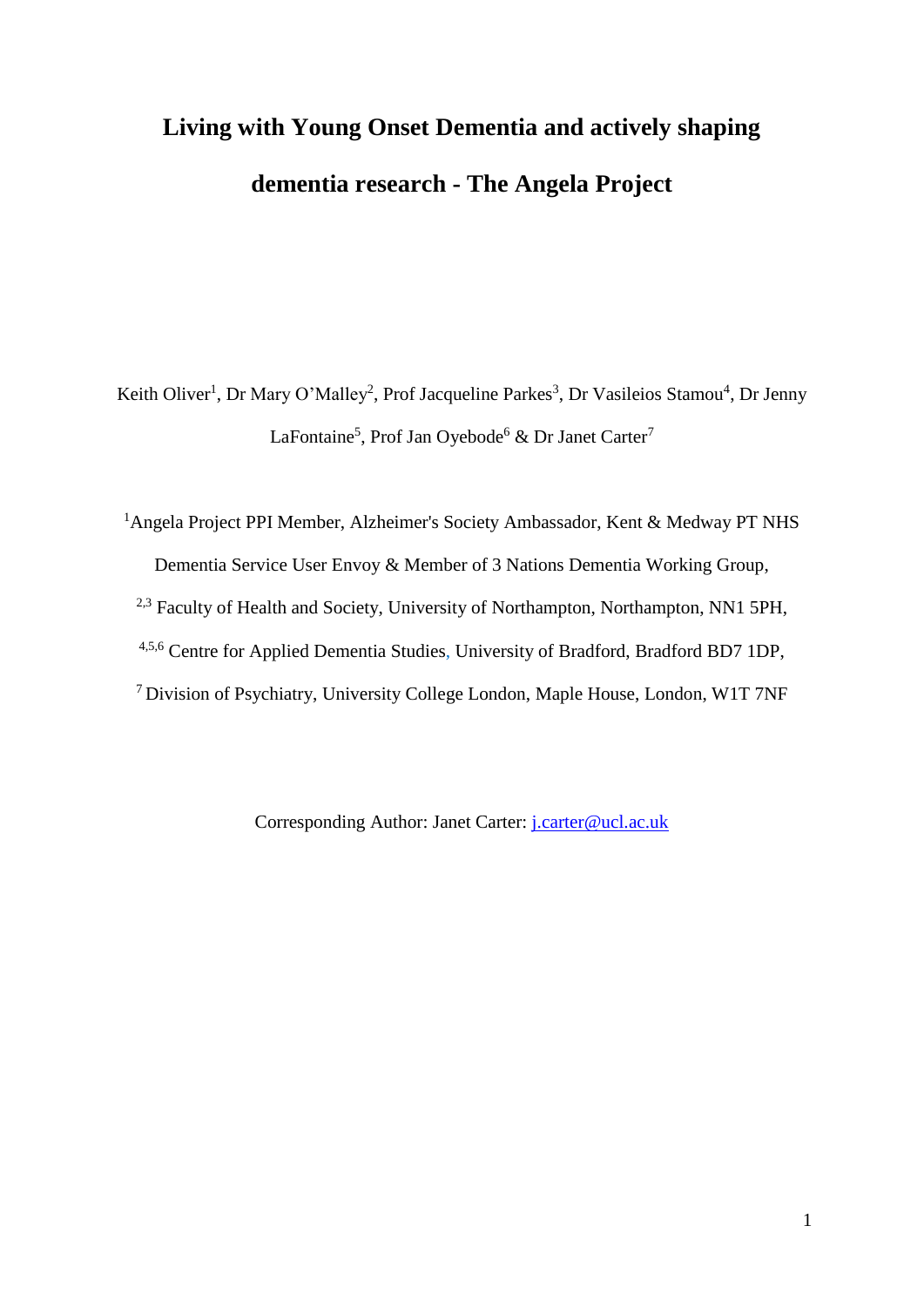# **Abstract**

Younger people living with dementia (YPD) have been actively engaged in challenging society's attitude to dementia. Despite their increased visibility though, there are substantial obstacles for YPD in receiving a timely and accurate diagnosis and gaining access to appropriate support. Keith Oliver, has been an active member of the Patient and Public Involvement (PPI) Forum for the Angela Project, an Alzheimer's Society funded project aimed at improving accuracy of diagnosis and post-diagnostic support for younger people living with dementia. In this article, Keith shares his experience of receiving a diagnosis of dementia and how he has since been involved in research projects, highlighting the benefits of PPI for both the person living with dementia, as well as for the research group. Keith concludes by encouraging better PPI practice in all projects, emphasising the benefits to all those involved in research.

**Keywords**: Public and Patient Involvement, PPI, Young Onset Dementia, YOD, Angela Project, Dementia Diagnosis, Post-diagnostic support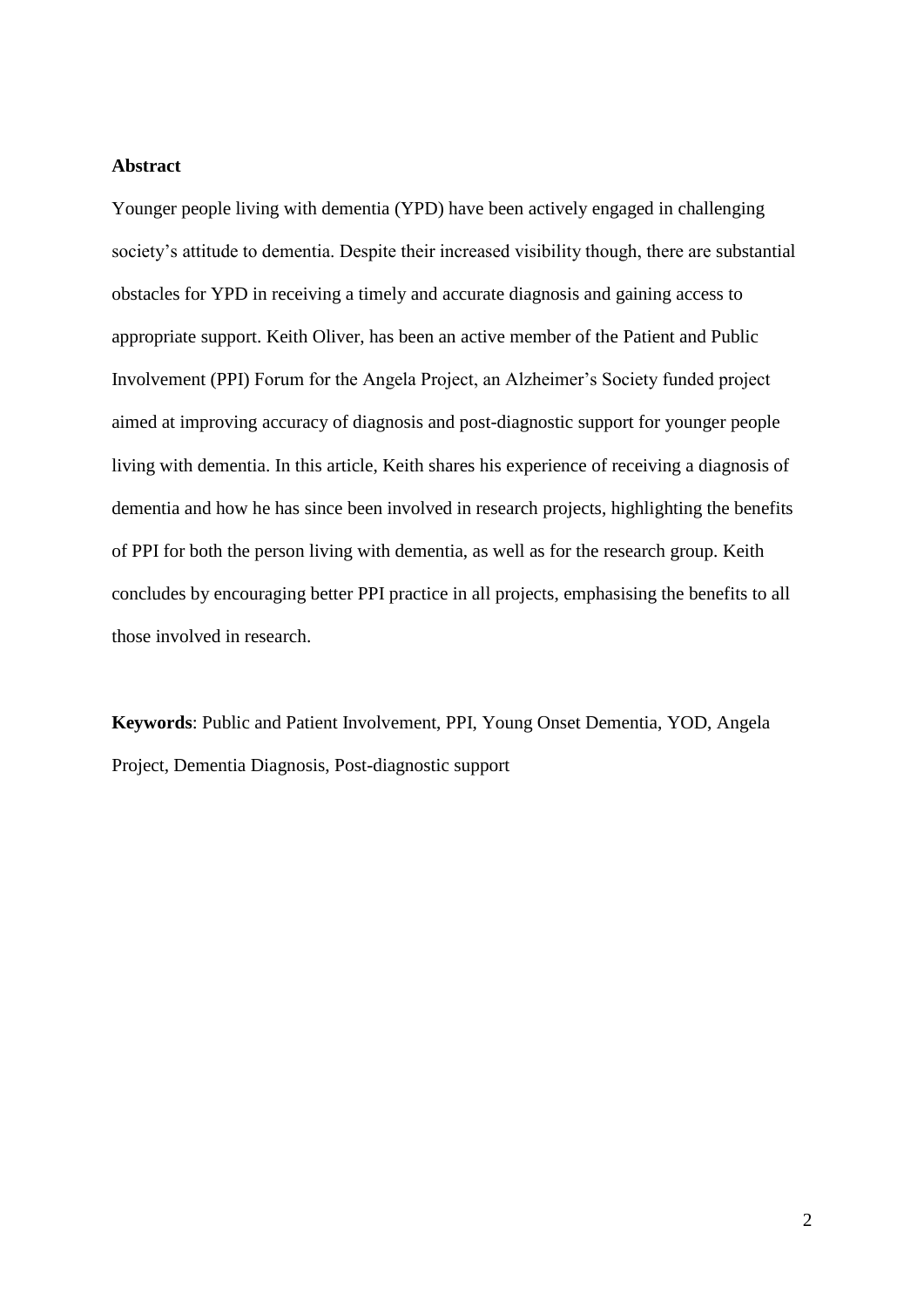## **Background**

Whilst the most important risk factor for developing dementia is age (Launer et al., 1999). some individuals develop the symptoms of dementia during their working life, and before the age of 65. This is most commonly referred to as young onset dementia (YOD), and it is estimated that 42,325 people living with YOD in the UK, with these figures expected to rise to 50,401 by 2025 (Alzheimer's Society, 2014; Carter, Oyebode & Koopmans, 2018).

Younger people living with dementia (YPD) have been active in challenging society's attitude to dementia. Despite their increased visibility though, there are significant challenges for YPD in receiving a timely and accurate diagnosis and gaining access to appropriate support (Carter, Oyebode, & Koopmans, 2018).

Evidence demonstrates that people with YOD can experience substantial delays in diagnosis (Svanberg, Spector, & Stott, 2011; van Vliet et al., 2013), and lack in age- and needsappropriate post-diagnostic support (Allen, Oyebode, & Allen, 2009; Rodda & Carter, 2016) – these factors can have severe impact on the lives of those living with YOD and their families. The Angela Project, funded by the Alzheimer's Society, aims to address these issues by (1) providing guidance for improving the accuracy of clinical diagnosis in YOD, and (2) providing guidance that will enable commissioners and service providers to facilitate improvements in post-diagnostic care and support (see Figure 1 for a summary; see Stamou et al., 2018).

## INSERT FIGURE 1

Fig. 1. Flowchart reproduced from Stamou et al., 2018, presenting the research activities of the two work-streams of the Angela Project.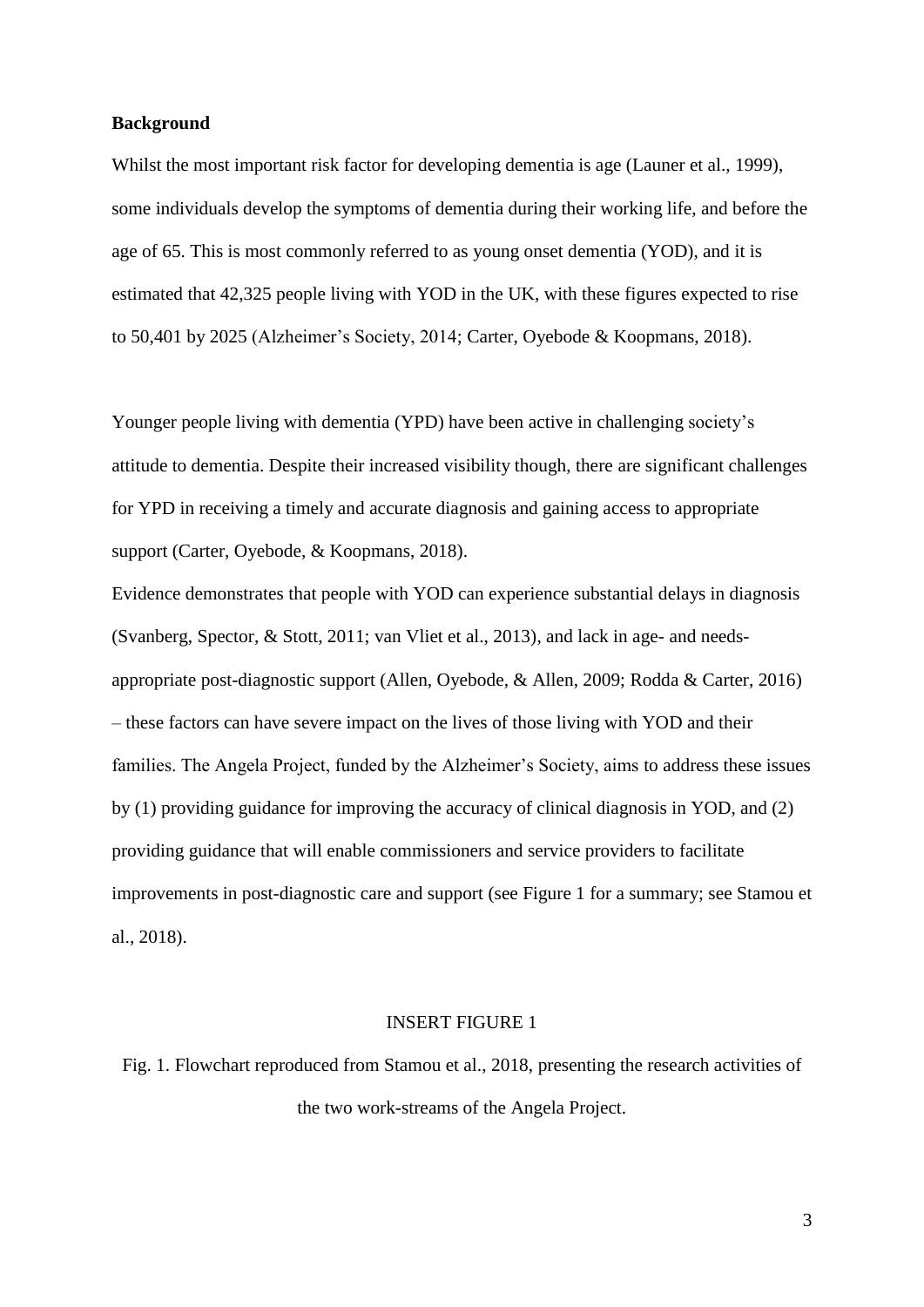The Angela Project team has actively and consistently sought to include the `voice' of the younger person with dementia and informal carers in their study design from its conception through to data collection and analysis and has achieved this through The Angela Project's Public and Patient Involvement (PPI) bi-annual forum. Co-designing and co-researching together with people with dementia has been integral to the project. In particular, ensuring that each member's comments and contributions are valued is a key priority to the research team. Whilst the format of co-researching with the PPI group has depended on the PPI members' personal abilities, all aspects of The CO-researcher INvolvement and Engagement in Dementia (COINED) Model, apart from collecting data, have been adopted throughout our PPI forum meetings and communication (Swarbrick, Doors, EDUCATE, Davis, & Keady, 2016).

We have been inspired by our Public and Patient Involvement (PPI) forum members in steering dementia care in the UK. At the same time as supporting the Angela Project as a PPI forum member, one of our members, Keith Oliver, has helped re-write the dementia 'we statements' (Dementia Action Alliance, 2017) taking them to the Alzheimer's Disease International conference in Chicago in July 2018 and using them as focus for a presentation on research titled "We have the right to know about and decide if we want to be involved in research that looks at cause, cure and care for dementia". The Angela Project PPI Forum invited Keith, a retired head teacher who is living with YOD, to share his experiences of living with dementia, his involvement in the Angela Project, and insights for PPI in future dementia projects.

## **About me**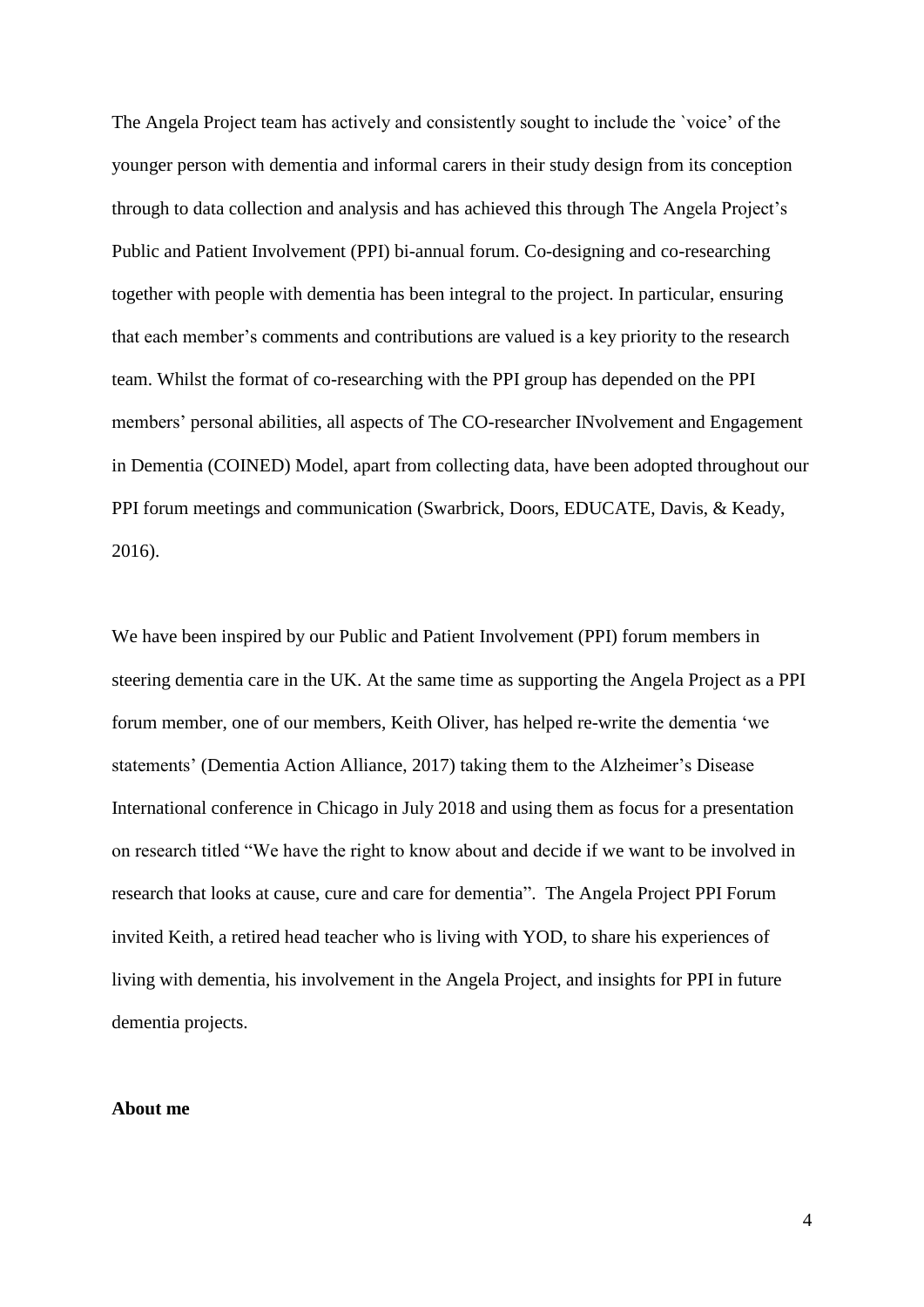For 33 years I worked as a primary school teacher and head teacher in Canterbury, Kent (UK). My career came to a close with a diagnosis of Alzheimer's disease in April 2011. I was aged 55. My mother was living with Alzheimer's disease at that time and was in her late seventies, which is where I thought Alzheimer's was placed. I had never met anyone who was diagnosed with dementia and in their fifties.

Whilst the number of people living with younger onset compared to later onset is small, the impact that dementia has on younger people is immensely significant. Compared with older adults, younger people with dementia may still be in full-time work when diagnosed, have young children who require financial support, and may not have access to age-appropriate services to support them and their families post-diagnosis.

There is an estimated 42,000 people living with young onset dementia (this refers to anyone below the age of 65) in the UK. I would actually suggest that this is smaller than reality; and as the 65 years threshold becomes arbitrary due to rising retirement age, the numbers are going to grow significantly. I remember thinking soon after diagnosis that my useful life was over. During that period shortly after my diagnosis I did nothing, other than sitting around and watching television. I received no help or advice from professionals, other than two short meetings which bought together eight couples living with young-onset. These sessions introduced me to other people with younger onset for the very first time - before which I thought I was alone. The group then was a springboard with third sector support to establish a monthly Dementia Café, which my wife and I attended for five years.

## *Involvement and experiences*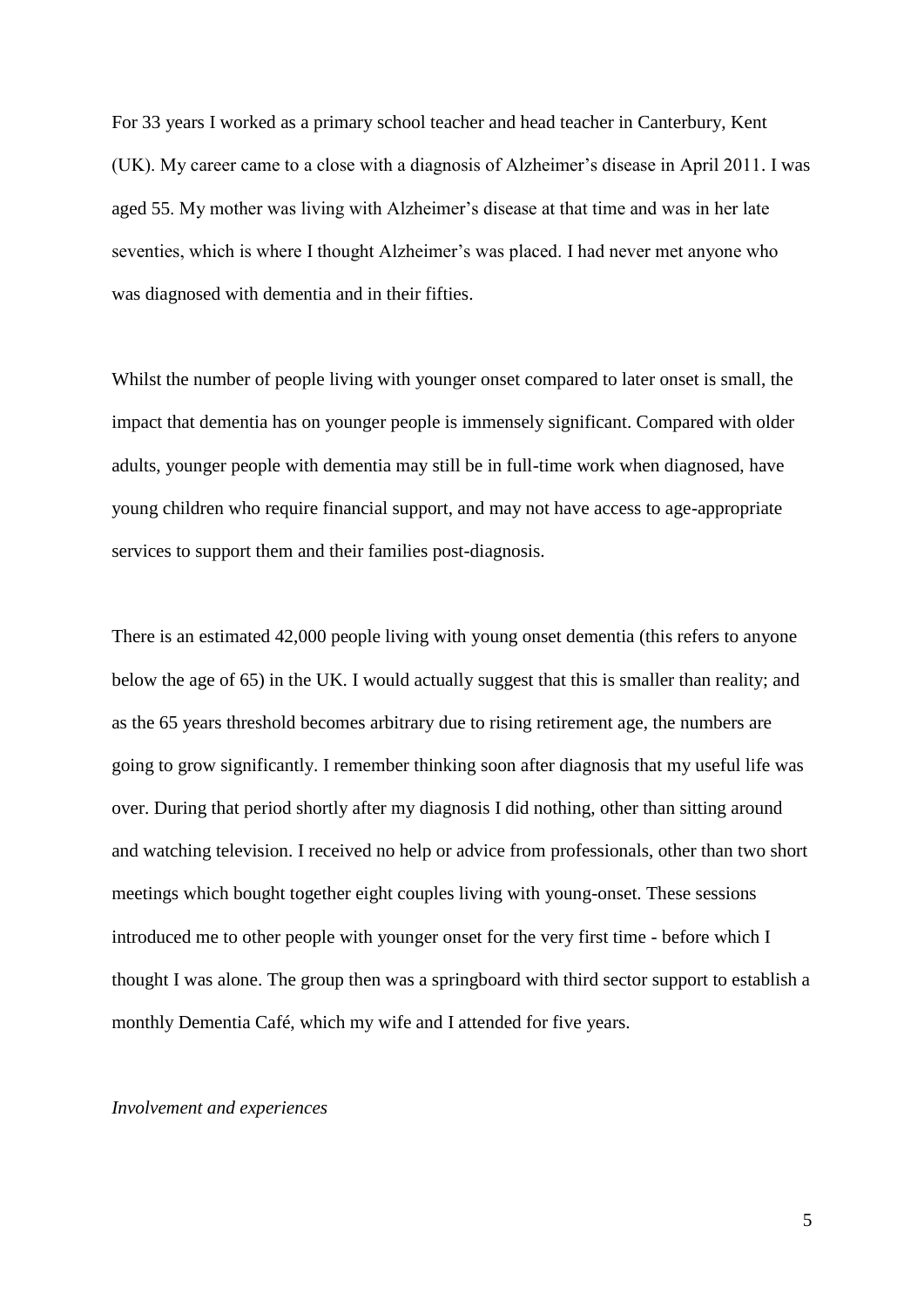From early 2017, I was delighted to be involved in the public and patient involvement (PPI) for the Angela Project, a three-year Alzheimer's Society funded project aimed at improving the accuracy of clinical diagnosis and post-diagnostic support for younger people with dementia (YPD). To improve clinical diagnosis, the research team reviewed the existing research evidence and using a Delphi approach, gathered the opinions of a clinical experts in diagnosing YPD, as well as the views of younger people living with dementia and their supporters on their experiences of the diagnostic process to develop a gold standard for diagnosis. Subsequently, the team plan to audit a sample of clinical case notes from younger people diagnosed with dementia to ascertain how they compare to the gold standard that has been developed.

To inform improved post-diagnostic support, the team has also conducted a national survey, interviews and focus groups of YPD and family supporters. Here the team was specifically interested in collecting data on service use and satisfaction, family support, and examples of good practice of post-diagnostic care and support from YPD and their families. The team will also be interviewing providers and commissioners of YPD services across the UK, to ascertain what the barriers are to delivering good YPD specific services, and what would help them provide improved services (see Stamou et al., 2018 for the study protocol). Ultimately, the intention is to produce clinical guidelines, which will improve accuracy of diagnosis, and which will inform appropriate post-diagnostic care.

## *What motivates me to be involved in this research project?*

Although I felt well supported both professionally and by my wife during my diagnosis, I know too well this is not always the case for others. I was lucky, because the neurologist accurately and speedily identified the link between my scans, tests, our conversations and my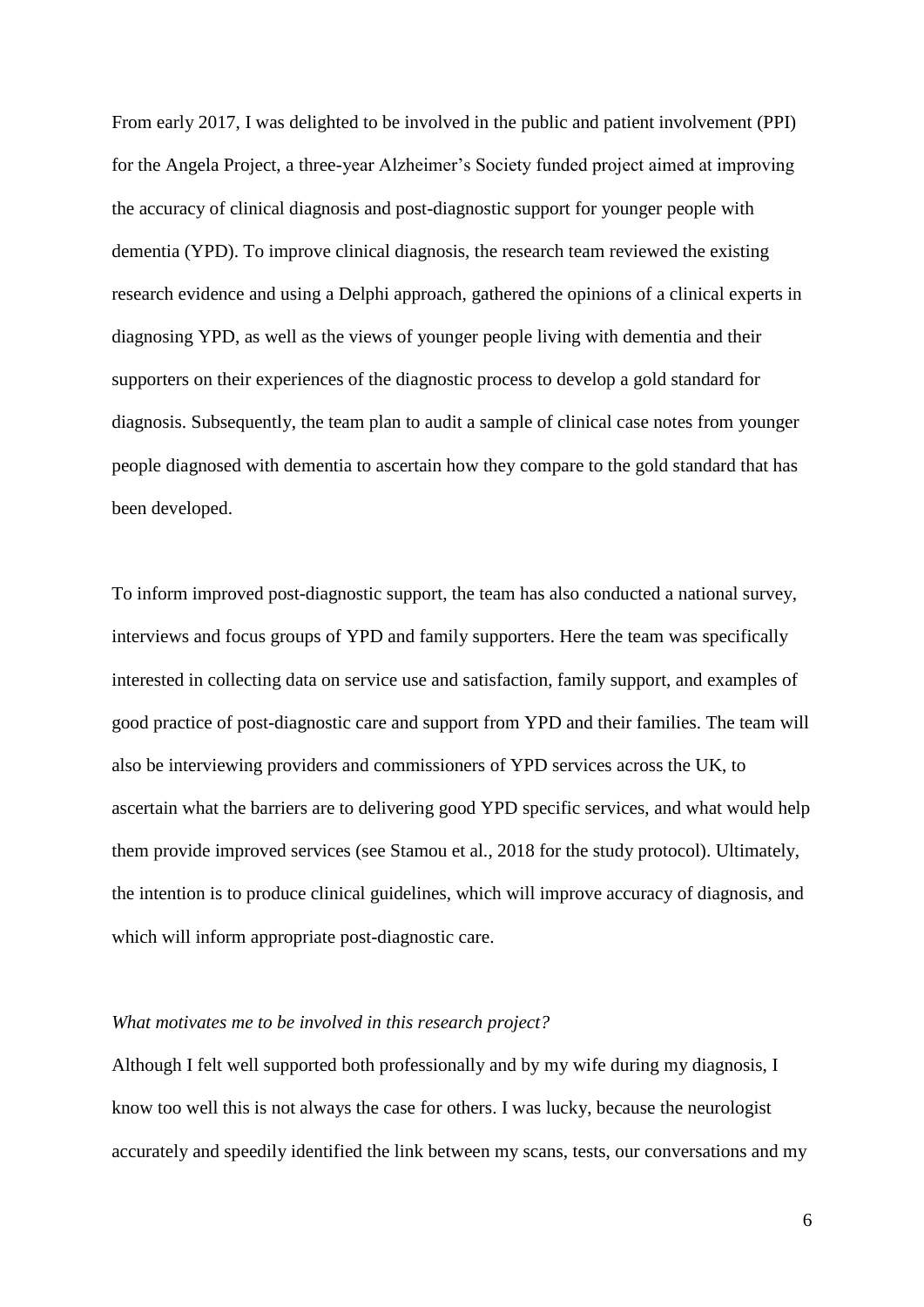lived behaviour that enabled him to be open and direct in explaining his suggested diagnosis, and then to relatively rapidly refer me to the memory clinic. The clinical psychologist, her assistant and the consultant psychiatrist worked closely together over a three-month period in taking my investigation further with a wide range of in depth assessments all of which I tried hard to score highly on, but which resulted in being placed in at times the lowest 5% centile. All the assessments were marked and explained to me as we proceeded. By using my case study within a research project I feel that others can benefit from my experience. Once the diagnosis was confirmed on New Year's Eve 2010 at Canterbury Memory clinic then the positive picture for me begins to be less clearly focused. There was a three-month gap when I was offered nothing after the confirmed diagnosis. No care plan was generated which, in my view should have been and which could usefully have picked up on what was an excellent report to conclude the diagnostic period. This remained a largely wasted resource until two or three years later. I was offered no Cognitive Stimulation Therapy (CST) or similar support, and a dreadful three months of not knowing what to do created a vacuum, largely filled by myself beginning to discover what having dementia may entail and ways to begin to live with it as well as possible.

I think it took me over a year to regain some equilibrium and begin to move forward after the diagnosis and lack of post-diagnostic support, beyond the two afternoons of a living well course and my monthly meetings, which began four months after diagnosis with a consultant psychologist who wished to begin a collaboration of professional and service user within our mental health trust. He encouraged me to read about dementia and visit more web-sites, one of which was the Alzheimer's Society, and it was there that I discovered their research network which I joined as a volunteer in 2012.

7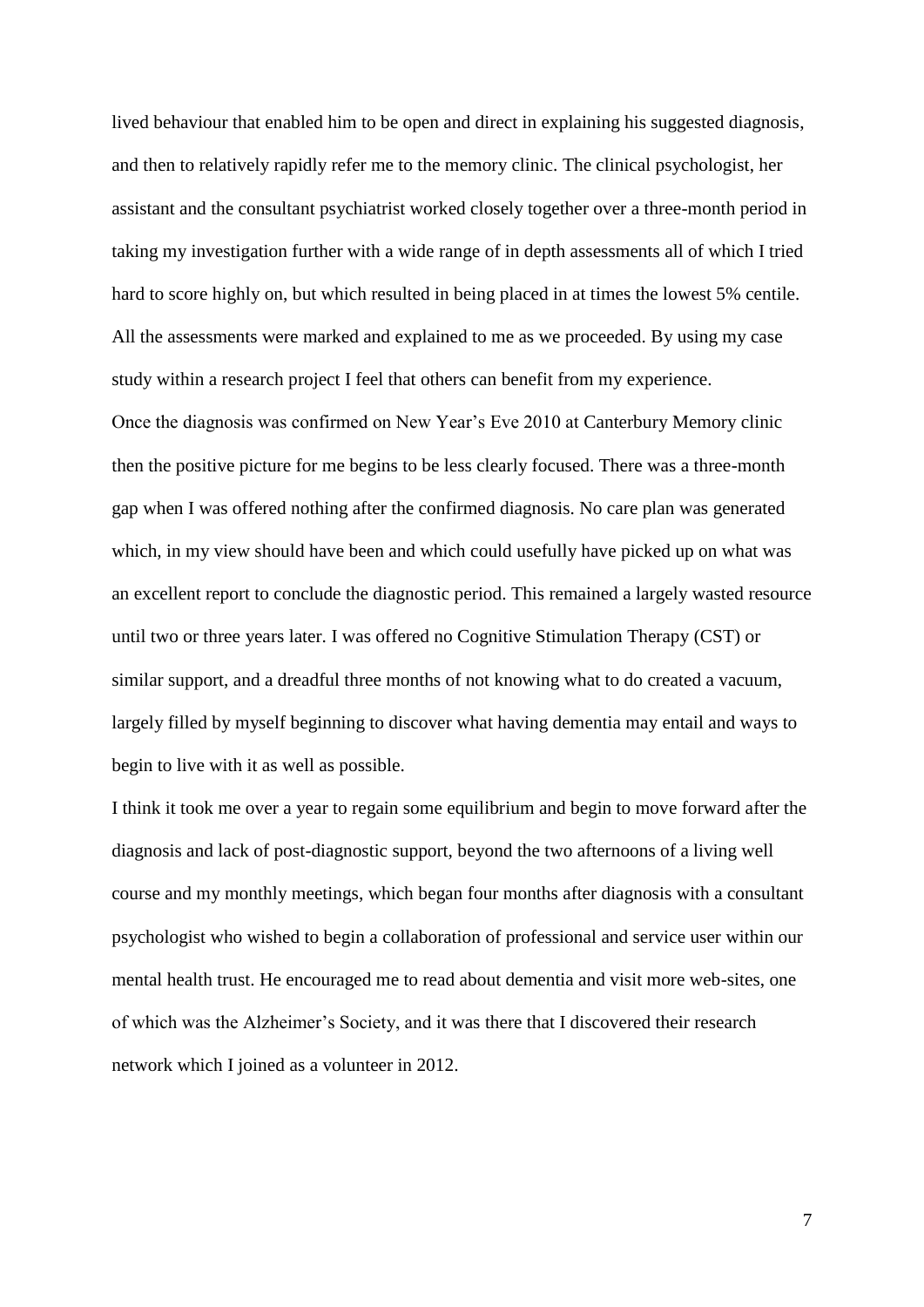For me, research must address a need, and clearly the Angela Project sought to do so. The Angela Project focuses on the need of improvements to the diagnostic process and postdiagnostic support for those living with young onset dementia, by focusing on people with YOD's experiences of the processes.

Although I am an enthusiastic member of the Alzheimer's Society Research Network, and have served on the Care, Public Services and Public Health Grant advisory panel and board, I do not take on deeper involvement in funded projects unless I feel a passionate interest in the subject.

With the Angela Project, I was attracted by the research project's aims and objectives, the joint expectations of the research team and mine, and the location which, being in London, was accessible to me and my wife as my supporter. Public and patient involvement (PPI) for the Angela Project is a very positive experience for all involved and I would like to highlight some aspects which I feel contribute to making the meetings positive and enjoyable:

Table 1: Aspects of the Angela Project PPI Meeting which I feel contribute to making the meetings positive and enjoyable.

|                | Regular meetings which occur twice a year and which are usually based in |
|----------------|--------------------------------------------------------------------------|
|                | the same location.                                                       |
|                |                                                                          |
|                |                                                                          |
| $\overline{2}$ | Communication in between meetings via emails, newsletters and sign       |
|                | posting to the website.                                                  |
| 3              | Professionals and service users engage honestly, thoughtfully and        |
|                | constructively in complex discussions around the research project        |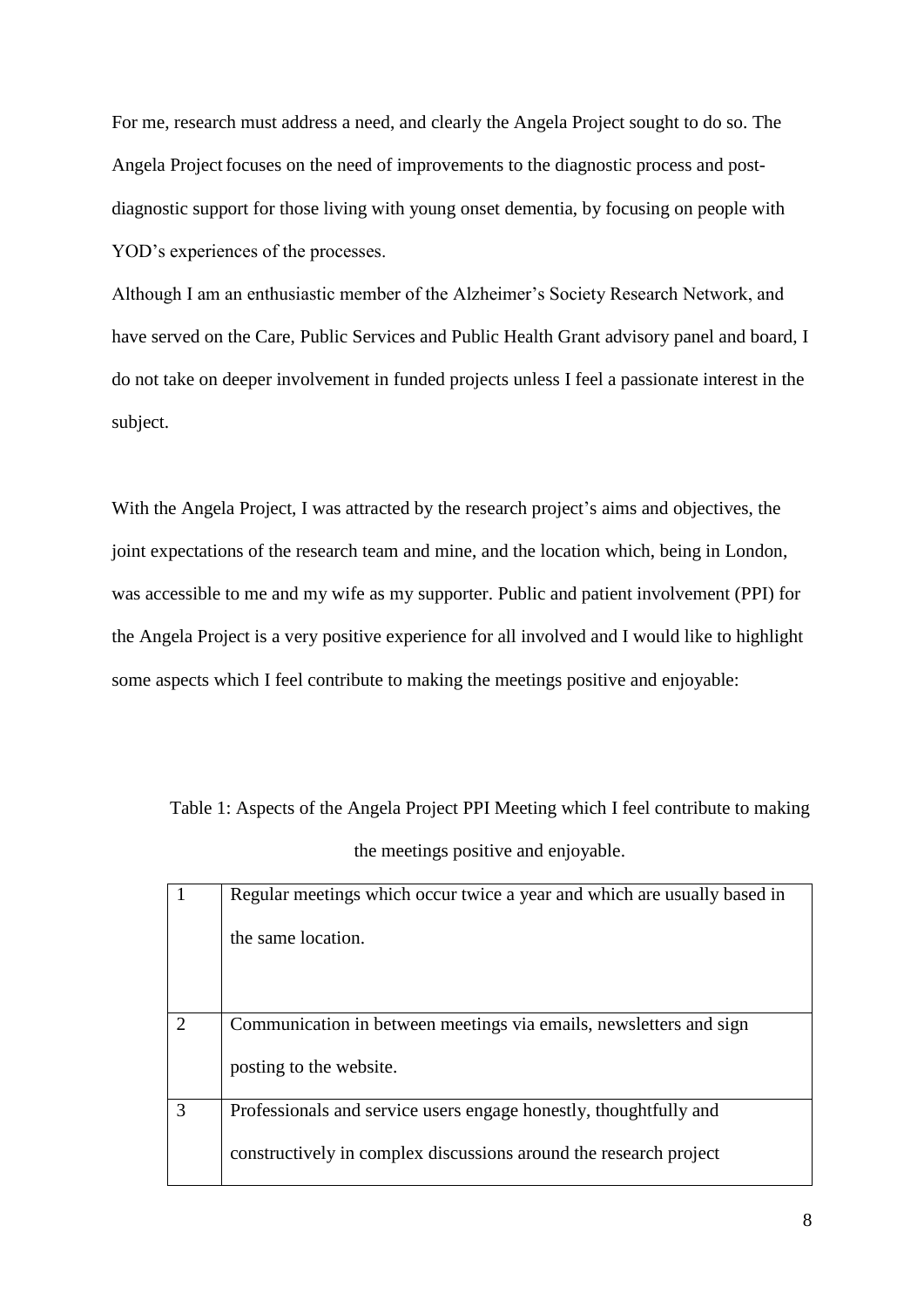| $\overline{4}$ | The meetings are safe physically, emotionally and psychologically with      |
|----------------|-----------------------------------------------------------------------------|
|                | participants feeling their views are respected and listened to. The PPI has |
|                | boosted my self-confidence and knowledge that I can still make a useful     |
|                | contribution to society.                                                    |
| 5              | It is a creative learning space and informs and helps shape the research    |
|                | project at all levels.                                                      |

During the design stages, myself and the other PPI members gave feedback on initial drafts of questionnaires, surveys, and also interview schedules. We provided the team with valuable insights into which aspects of the study are well formulated, and those which may require further refinement. In these cases, we gave suggestions on our preferences and what we felt would work best. This provides the research team with that reassurance and confidence that what they have produced works well when working with people affected by dementia. As a consequence of our input, the research team have made significant changes in aspects of the project design and many suggestions were incorporated into a new methodology.

# *What I get out of being a PPI member in the Angela Project?*

It has been immensely rewarding being a PPI member of this project and I feel privileged to witness its development from the beginning. I have great respect for the researchers, some of whom I knew prior to the project and some I have met since. I feel well informed and like fellow lay members feel treated on a par with professionals in the group. After a life time of professional public service, the Angela Project enables me to feel that I am retaining that element of my personhood, something which I feared dementia would rob me of when I was diagnosed.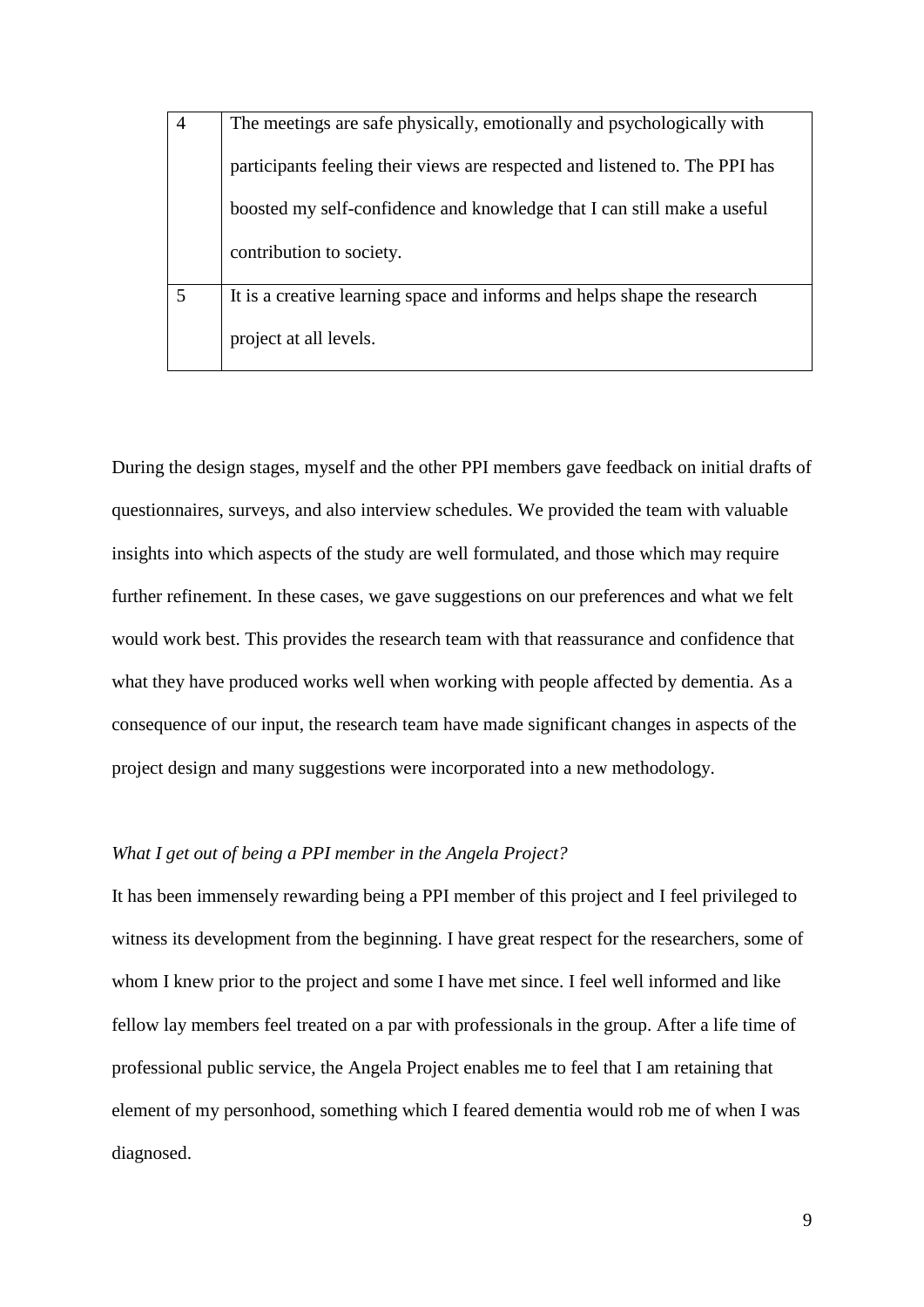Using my experience of the Angela Project to reflect upon my broader involvements in dementia research I have become more discerning in where I focus my energy, time and commitment. All projects are now for me measured against this one and another brilliant project (IDEAL based at Exeter University) for which I serve on the Advisory Group. Both these projects understand the value of genuine PPI and ensure the voice of the lived experience is heard loud and clear alongside the professional.

## *Advice for people living with dementia considering supporting future projects*

The research community needs more people living with dementia to step forward so I would 100% recommend that those interested take the next step and find out more about Join Dementia Research, and look at the web-sites of the Alzheimer's Society and ARUK, following this I would suggest exploring whether the Alzheimer's Society Research Network is something you would wish to join.

#### *Advice for dementia researchers*

Although becoming less significant there is still a sense in some areas that PPI is a necessary chore and a bolt on. This is fundamentally wrong. PPI must be at the centre of all dementia projects, and our partnership and engagement needs encouragement and support for it to be effective. If it is effective, then the Angela Project goes some way to show just how powerful a positive aspect it can be to a project.

I would like to finish by emphasizing one of the dementia "we" statements that I had the privilege of using as a basis for my presentation at the ADI conference in 2018: "We have the right to know about and decide if we want to be involved in research that looks at cause, cure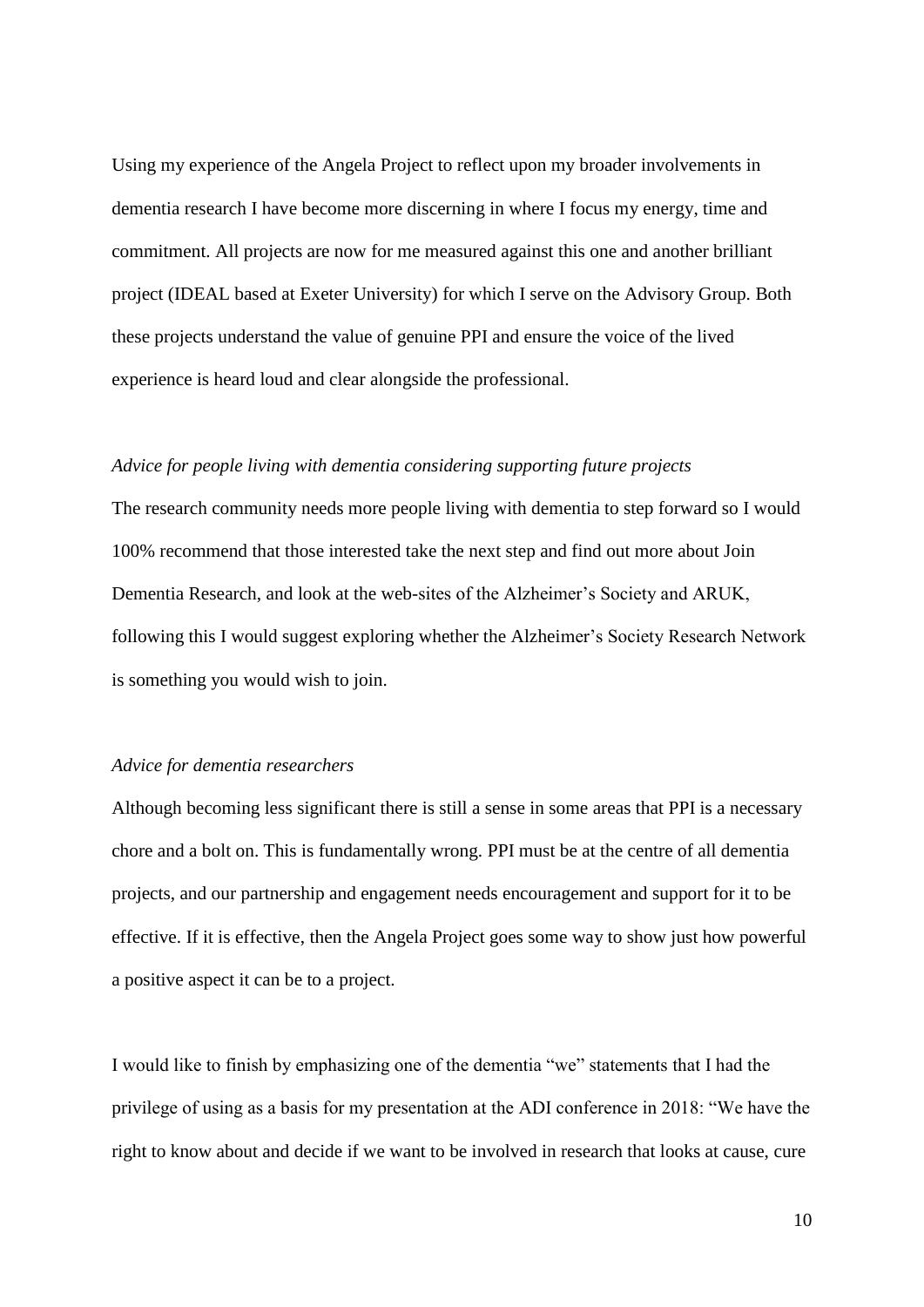and care for dementia and be supported to take part." (Dementia Action Alliance, 2017). I look forward to the day when projects have PPI on the first page not the last of their proposal and the project is co-produced by professionals and those living with dementia.

## **Conclusion**

Without question, dementia research is on an upward trajectory, but compared to other significant health issues this is from a low starting point. This does, though, give us opportunity as well as challenge and I hope that by reading this article it will steer readers to want to find out more about the Angela Project and to consider how they too can help encourage better PPI practice in all projects. The potential benefits to all are clear and if realised will make tomorrow better than today for everyone living with dementia and helping to care for us either professionally or within our home lives.

## **Acknowledgements**

We would like to thank Lucy Jobbins and Shelby Fitzgerald for supporting Keith Oliver when writing the paper. We would also like to thank Dementia UK who have helped us host the PPI meetings for the Angela Project and the Alzheimer's Society for funding this project.

# **References**

- Allen, J., Oyebode, J. R., & Allen, J. (2009). Having a father with young onset dementia: The impact on well-being of young people. *Dementia*, *8*(4), 455–480. https://doi.org/10.1177/1471301209349106
- Carter, J. E., Oyebode, J. R., & Koopmans, R. T. C. M. (2018). Young-onset dementia and the need for specialist care: a national and international perspective. *Aging & Mental*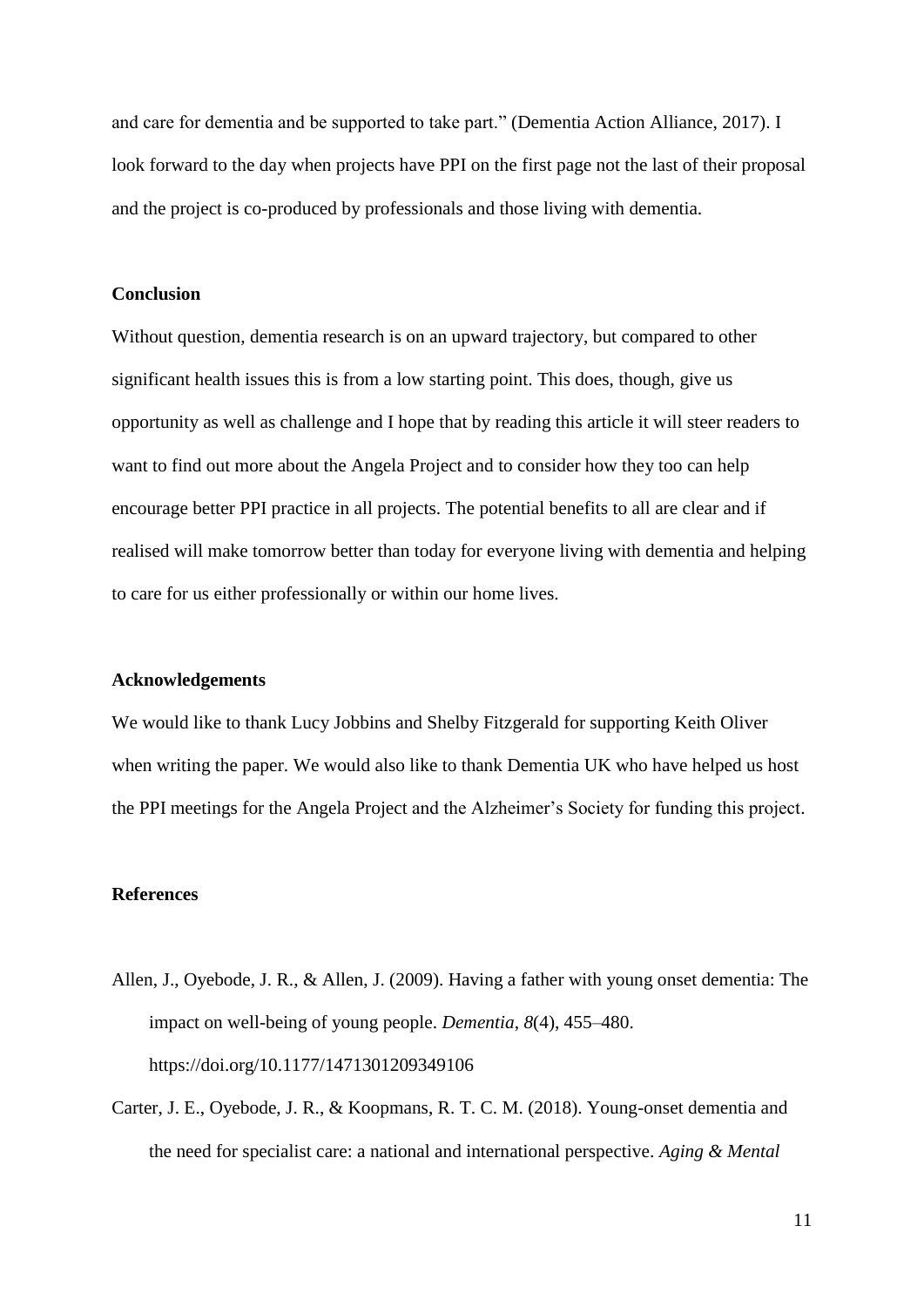*HealthOnline) Journal*, *22*(4), 468–473.

https://doi.org/10.1080/13607863.2016.1257563

Dementia Action Alliance. (2017). Launching the Dementia Statements. Retrieved January 23, 2019, from

https://www.dementiaaction.org.uk/news/23236\_news\_launching\_the\_dementia\_statem ents

- Launer, L. J., Andersen, K., Dewey, M. E., Letenneur, L., Ott, A., Amaducci, L. A., … Hofman, A. (1999). Rates and risk factors for dementia and Alzheimer's disease: Results from EURODEM pooled analyses. *Neurology*, *52*(1), 78–78. https://doi.org/10.1212/WNL.52.1.78
- Rodda, J., & Carter, J. E. (2016). A survey of UK services for younger people living with dementia. *International Journal of Geriatric Psychiatry*, 951–959. https://doi.org/10.1002/gps.4402
- Stamou, V., La Fontaine, J., Oyebode, J., Jones, B., Gage, H., O'Malley, M., … Carter, J. (2018). The ANGELA Project: improving diagnosis and post-diagnostic support for younger people with dementia and their families/supporters. *FPOP*, (142). https://doi.org/10.1093/bjsw/bcs140.
- Svanberg, E., Spector, A., & Stott, J. (2011). The impact of young onset dementia on the family: A literature review. *International Psychogeriatrics*, *23*(3), 356–371. https://doi.org/10.1017/S1041610210001353
- Swarbrick, C. M., Doors, O., EDUCATE, Davis, K., & Keady, J. (2016). Visioning change: Co-producing a model of involvement and engagement in research (Innovative Practice). *Dementia*. https://doi.org/10.1177/1471301216674559
- van Vliet, D., de Vugt, M. E., Bakker, C., Pijnenburg, Y. a L., Vernooij-Dassen, M. J. F. J., Koopmans, R. T. C. M., & Verhey, F. R. J. (2013). Time to diagnosis in young-onset